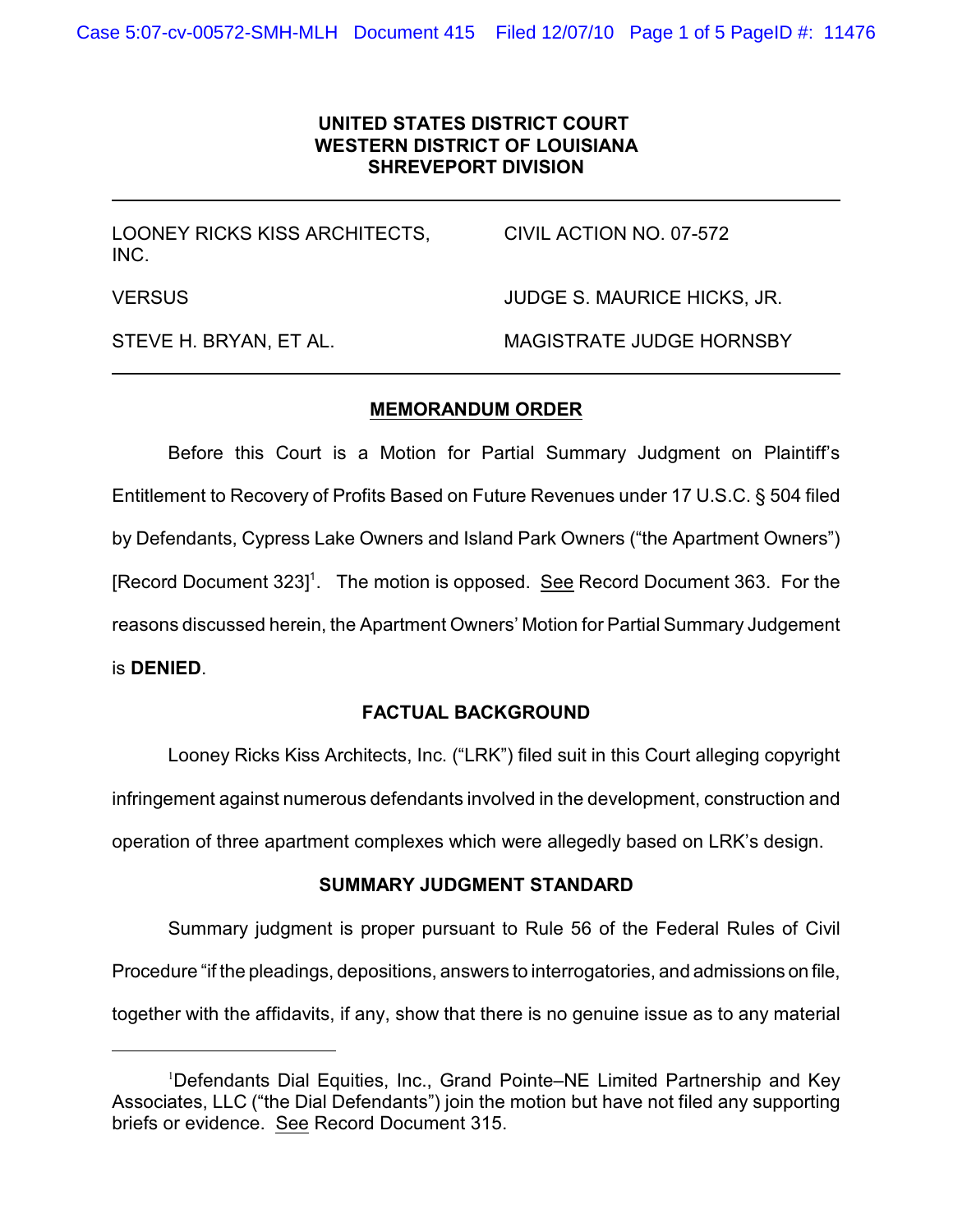fact and that the moving party is entitled to a judgment as a matter of law." Celotex Corp. v. Catrett, 477 U.S. 317, 322, 106 S. Ct. 2548, 2552, 91 L.Ed.2d 265 (1986). Rule 56 "mandates the entry of summary judgment, after adequate time for discovery and upon motion, against a party who fails to make a showing sufficient to establish the existence of an element essential to that party's case, and on which that party will bear the burden of proof at trial." Id., 477 U.S. at 322, 106 S. Ct. at 2552. If the party moving for summary judgment fails to satisfy its initial burden of demonstrating the absence of a genuine issue of material fact, the motion must be denied, regardless of the nonmovant's response. Little v. Liquid Air Corp., 37 F.3d 1069, 1075 (5th Cir. 1994) (en banc). If the motion is properly made, however, Rule 56 requires the nonmovant to go "beyond the pleadings and designate specific facts in the record showing that there is a genuine issue for trial." Wallace v. Texas Tech. Univ.*,* 80 F.3d 1042, 1047 (5th Cir. 1996) (citations omitted). While the nonmovant's burden may not be satisfied by conclusory allegations, unsubstantiated assertions, metaphysical doubt as to the facts, or a scintilla of evidence, Little, 37 F.3d at 1075, Wallace, 80 F.3d at 1047, all factual controversies must be resolved in favor of the nonmovant. Cooper Tire & Rubber Co. v. Farese, 423 F.3d 446, 456 (5th Cir. 2005).

#### **LAW AND ANALYSIS**

The Apartment Owners argue that "LRK's effort to recover profits pursuant to 17 U.S.C. § 504 based on projected future revenues is not permitted by the Statute." [Record Document 323-3 at 8].

Through the course of this litigation, this Court has become very familiar with 17 U.S.C. § 504(b) which states: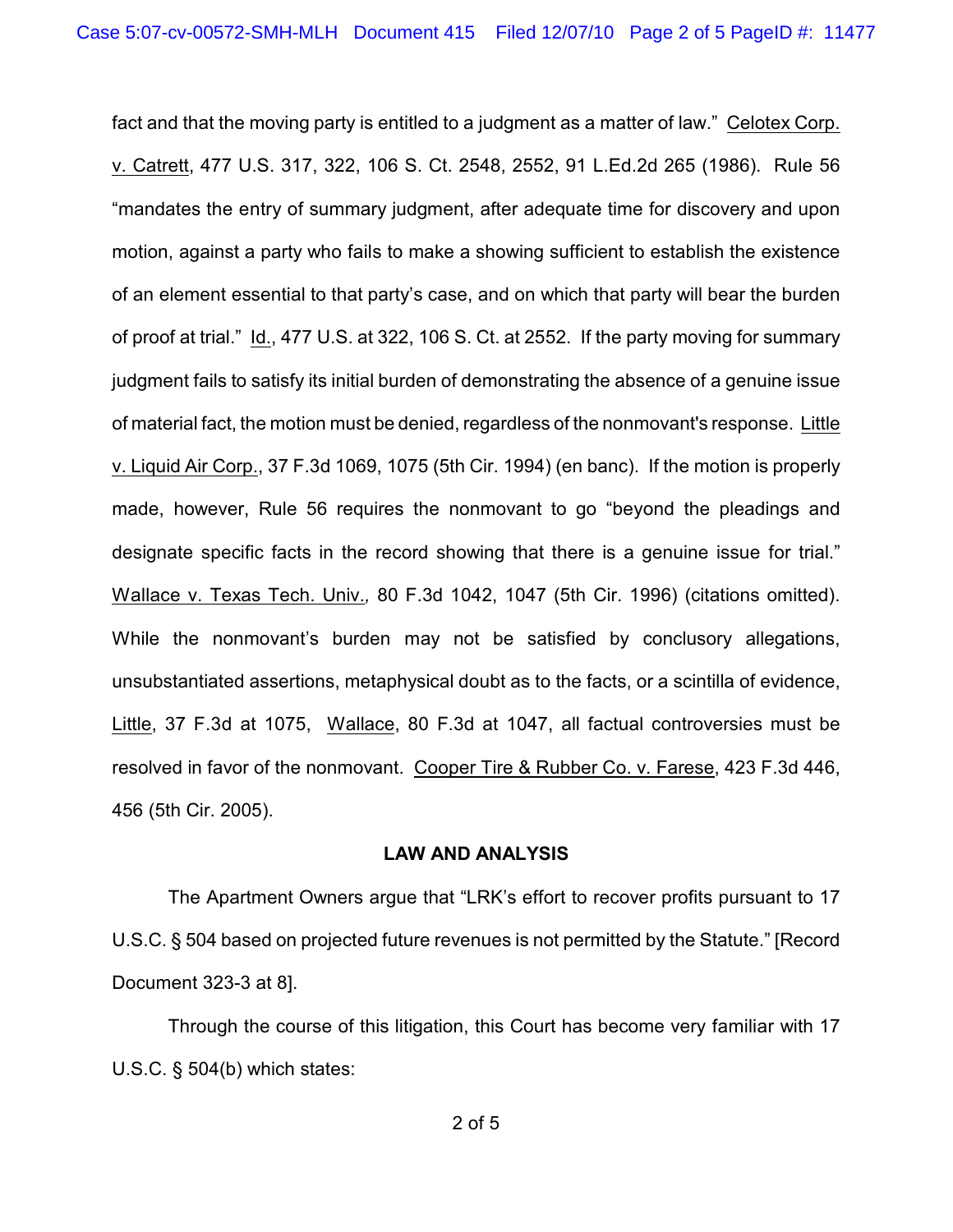[t]he copyright owner is entitled to recover the actual damages suffered by him or her as a result of the infringement, and any profits of the infringer that are attributable to the infringement and are not taken into account in computing the actual damages. In establishing the infringer's profits, the copyright owner is required to present proof only of the infringer's gross revenue, and the infringer is required to prove his or her deductible expenses and the elements of profit attributable to factors other than the copyrighted work.

17 U.S.C. § 504(b). It may be this Court's civilian training, but the Court does not find a statutory expression limiting what type of temporal profits a copyright holder is entitled to from an infringer. Instead the statute reads that the copyright holder is entitled to "any profits of the infringer that are attributable to the infringement." 17 U.S.C. § 504(b). According to Webster's Third New International Dictionary (Unabridged) (1976), "any" is an adjective meaning "one or more indiscriminately from all those of a kind." Words mean something in this instance. Congress modified "profits" with the adjective "any" not "past," "present" or even "future." This Court cannot agree with the Apartment Owners' interpretation that in 17 U.S.C. § 504(b) "any" is confined to "past" and "present" profits only.

However, this Court is governed by *stare decisis*. This Court has reviewed the copyright jurisprudence in the Fifth Circuit and the country as a whole to seek guidance on whether or not "future" profits are considered part of "any profits" and has found no governing precedent or even strongly persuasive precedent directly on point. The Court has found only two cases originating from the Fourth Circuit with *dicta* that the Court finds instructive on this point. In Christopher Phelps & Associates, LLC v. Galloway the court stated: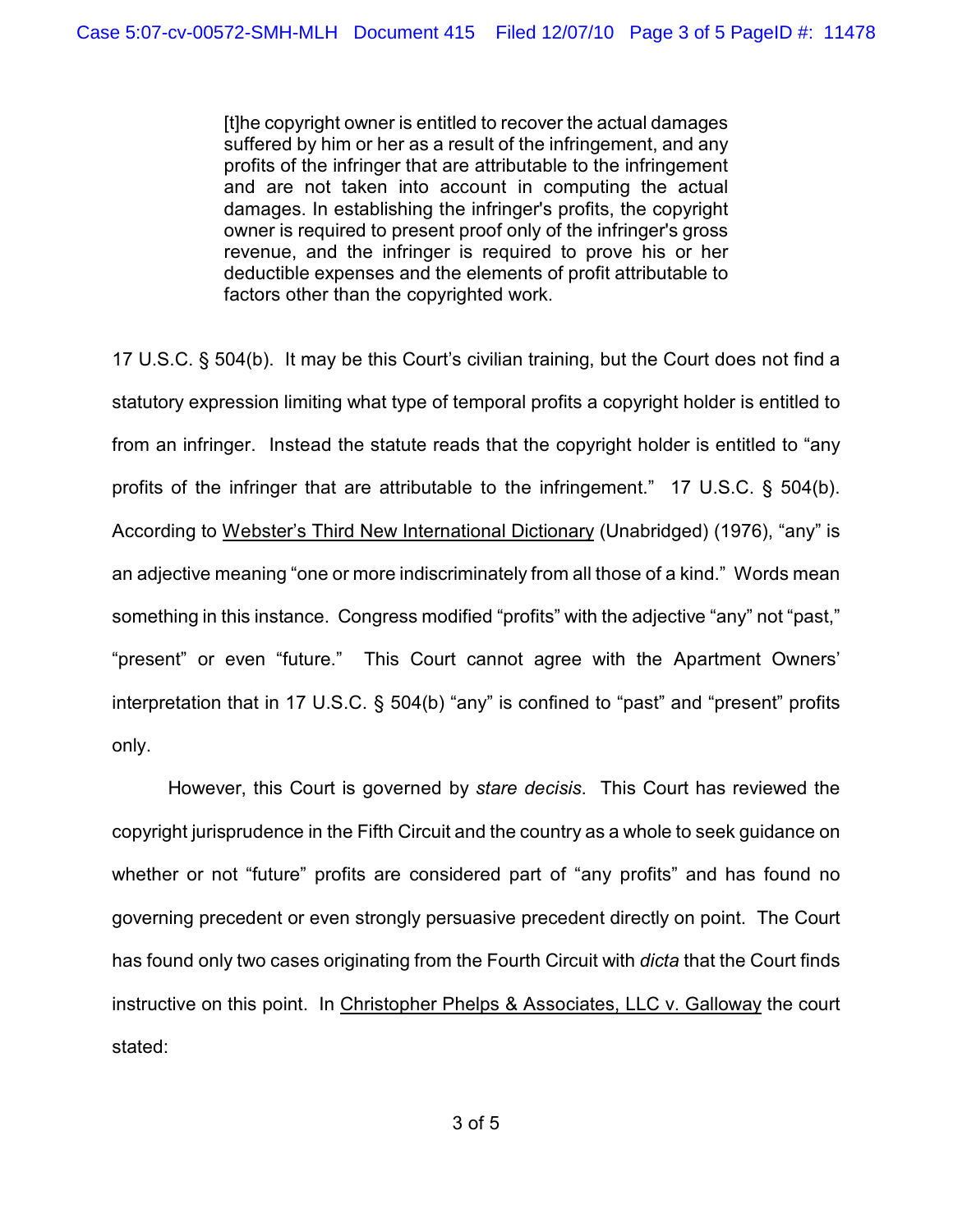[d]amages at law will not remedy the continuing existence of Phelps & Associates' design in the Galloway house. Moreover, while the calculation of future damages and profits for each future sale might be possible, any such effort would entail a substantial amount of speculation and guesswork that renders the effort difficult or impossible in this case.

492 F.3d 532, 544 (4th Cir. 2007). Another panel of the Fourth Circuit similarly stated:

This case does not require us to address questions regarding future revenue that Forbes received as a result of the use of the Walker photograph. Certainly it is true that "any profits of the infringer that are attributable to the infringement" under § 504(b) in the abstract will include not only profits from sales of the infringing item, at issue here, but also future revenue the publisher derives from the infringement. While it may be that some future advertisers or purchasers (through either subscriptions or newsstands) are moved to act as a result of the favorable impression that they receive from their viewing of the infringed item within the infringing work, Walker does not attempt to pursue this route to recovery, conceding the proof difficulty that such a calculation faces under the causation analysis of § 504(b).

Walker v. Forbes, Incorporated, 28 F.3d 409, 414 n.5 (4th Cir. 1994). Both of these panels

make it clear that in the abstract future profits of infringers are available to copyright holders but in both of those cases the litigants did not present evidence on that issue of damages. Here, LRK has presented the expert testimony of Larry Steinberg which purports to lay out the future gross revenues of the infringing apartments. Therefore, this Court finds as a matter of law that copyright holders can pursue future profits; however, like all damages, the plaintiff has the burden of proving them. Summary judgment is not appropriate on this issue.

The Apartment Owners move in the alternative to have this "Court dismiss LRK's claim for the Apartment Owners' profits under 17 U.S.C. § 504 except to the extent that such profits are net of the amounts paid to acquire the apartments as well as of the